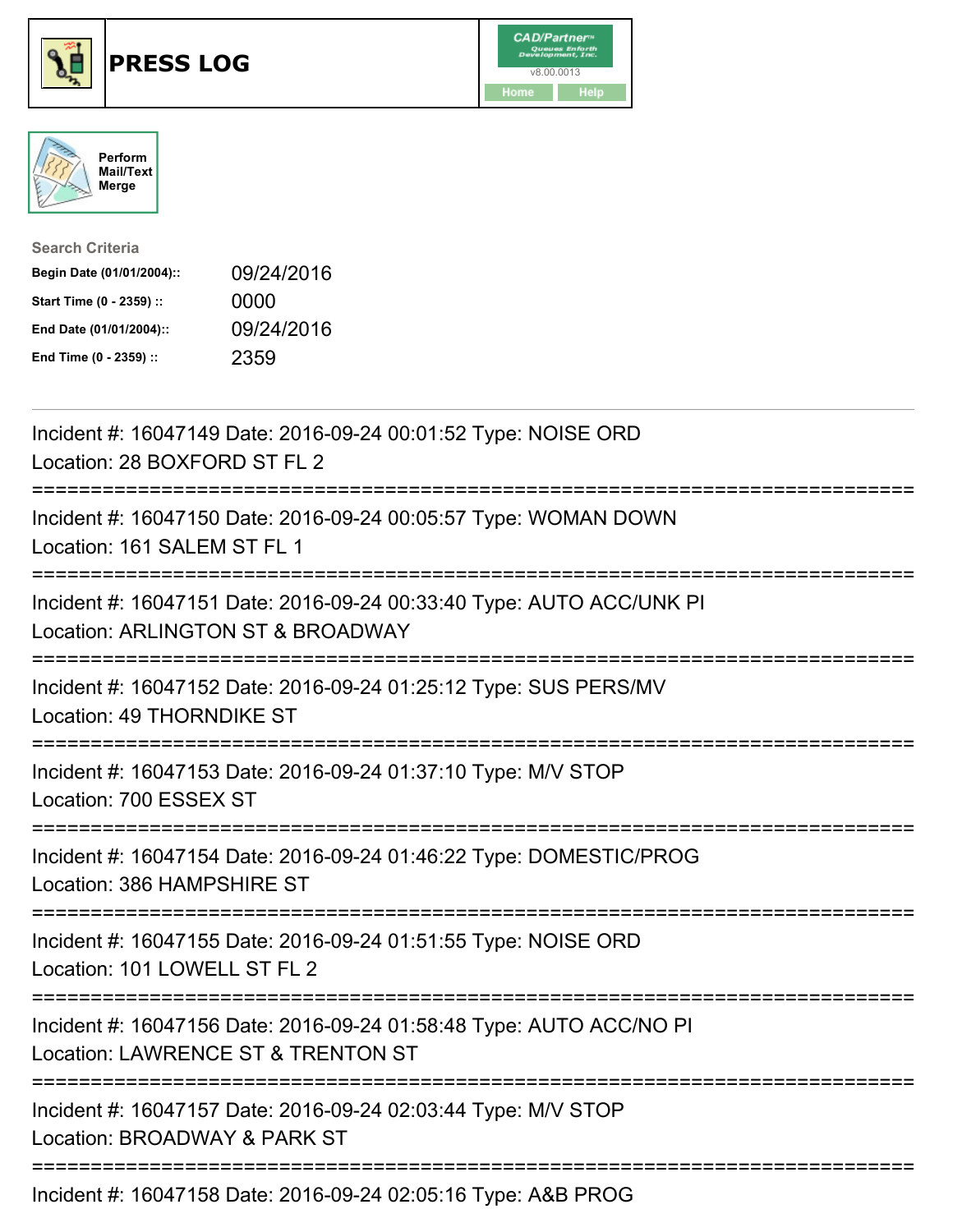Location: 106 SUNSET AV

| Incident #: 16047159 Date: 2016-09-24 02:12:47 Type: M/V STOP<br>Location: BROADWAY & HAVERHILL ST            |
|---------------------------------------------------------------------------------------------------------------|
| Incident #: 16047160 Date: 2016-09-24 02:15:35 Type: MEDIC SUPPORT<br>Location: SPEEDWAY / 615 BROADWAY       |
| Incident #: 16047161 Date: 2016-09-24 02:18:31 Type: NOISE ORD<br>Location: 20 CAMELLA TEOLI WY               |
| Incident #: 16047163 Date: 2016-09-24 02:20:20 Type: AUTO ACC/UNK PI<br>Location: BROADWAY & PARK ST          |
| Incident #: 16047162 Date: 2016-09-24 02:20:58 Type: M/V STOP<br>Location: AMESBURY ST & LOWELL ST            |
| Incident #: 16047164 Date: 2016-09-24 02:24:32 Type: SUS PERS/MV<br>Location: 30 MYRTLE CT                    |
| Incident #: 16047165 Date: 2016-09-24 02:25:00 Type: M/V STOP<br>Location: DENNYS / 160 WINTHROP AV           |
| Incident #: 16047166 Date: 2016-09-24 02:29:24 Type: M/V STOP<br>Location: HAVERHILL ST & JACKSON ST          |
| Incident #: 16047167 Date: 2016-09-24 02:34:41 Type: M/V STOP<br>Location: 585WK2 OSGOOD                      |
| Incident #: 16047168 Date: 2016-09-24 02:35:30 Type: DISORDERLY<br>Location: BROADWAY & CROSS ST              |
| Incident #: 16047169 Date: 2016-09-24 02:43:13 Type: FIGHT<br><b>Location: JUNIPER ST</b>                     |
| Incident #: 16047170 Date: 2016-09-24 02:45:27 Type: SUS PERS/MV<br>Location: SAM'S FOOD STORE / 389 BROADWAY |
| Incident #: 16047171 Date: 2016-09-24 03:00:25 Type: M/V STOP<br>Location: BROADWAY & LOWELL ST               |
| Incident #: 16047172 Date: 2016-09-24 03:00:37 Type: NOISE ORD                                                |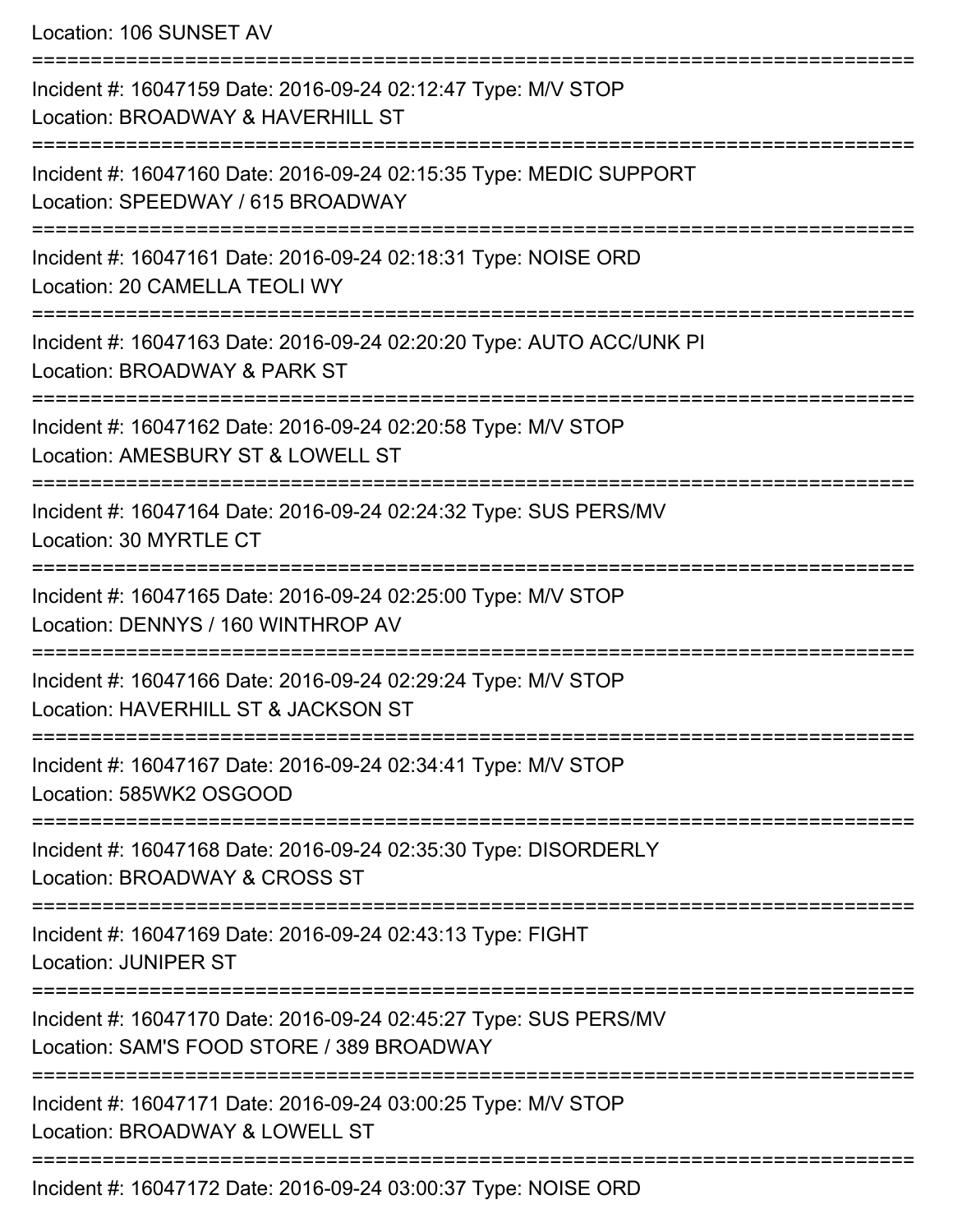| Incident #: 16047173 Date: 2016-09-24 03:02:03 Type: NOISE ORD<br>Location: 64 PLEASANT ST                |
|-----------------------------------------------------------------------------------------------------------|
| Incident #: 16047174 Date: 2016-09-24 03:04:17 Type: M/V STOP<br>Location: FRANKLIN ST & LOWELL ST        |
| Incident #: 16047176 Date: 2016-09-24 03:10:48 Type: DISTURBANCE<br>Location: AMESBURY & COMMON           |
| Incident #: 16047175 Date: 2016-09-24 03:11:41 Type: M/V STOP<br><b>Location: METHUEN ST</b>              |
| Incident #: 16047177 Date: 2016-09-24 03:18:32 Type: LOUD NOISE<br>Location: 35 CHICKERING ST             |
| Incident #: 16047178 Date: 2016-09-24 03:23:06 Type: DISTURBANCE<br>Location: 475 RIVERSIDE DR            |
| Incident #: 16047179 Date: 2016-09-24 03:46:42 Type: UNKNOWN PROB<br>Location: 88 BERNARD AV              |
| Incident #: 16047180 Date: 2016-09-24 03:50:08 Type: SUS PERS/MV<br>Location: 23 PORTLAND ST              |
| Incident #: 16047181 Date: 2016-09-24 03:59:25 Type: NOISE ORD<br>Location: 103 SUMMER ST                 |
| Incident #: 16047182 Date: 2016-09-24 04:04:28 Type: A&B D/W PAST<br>Location: BROADWAY & PARK ST         |
| Incident #: 16047183 Date: 2016-09-24 04:25:55 Type: NOISE ORD<br>Location: 163 PARK ST                   |
| Incident #: 16047184 Date: 2016-09-24 04:43:54 Type: M/V STOP<br>Location: 345 HAVERHILL ST               |
| Incident #: 16047185 Date: 2016-09-24 04:44:24 Type: FIGHT<br>Location: 59 OSGOOD ST                      |
| Incident #: 16047186 Date: 2016-09-24 06:08:15 Type: ALARM/BURG<br>11 DELIEU///DI EO / 000 LAEDDILLA OIZO |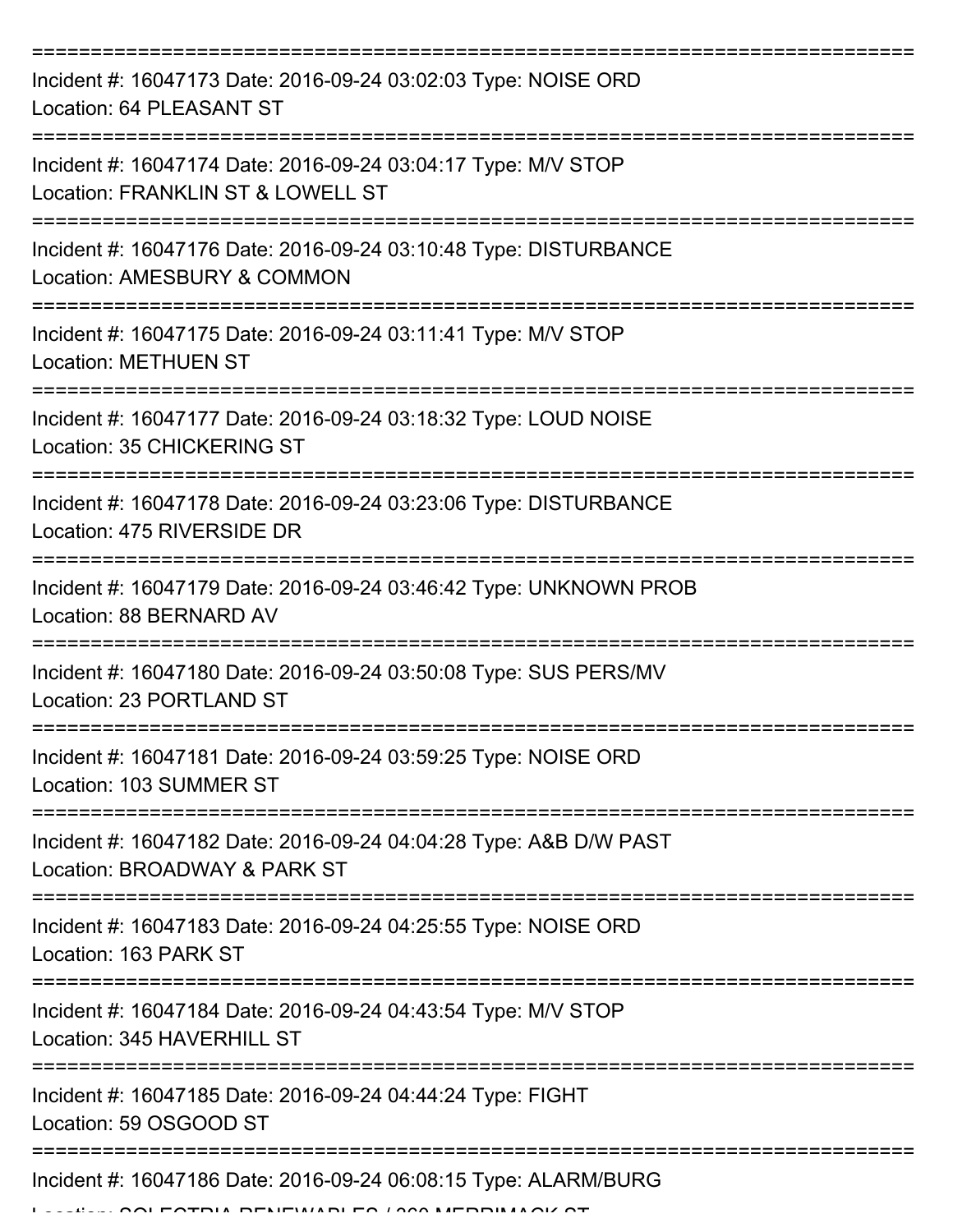| Incident #: 16047187 Date: 2016-09-24 07:03:31 Type: MAL DAMAGE<br>Location: UHAUL / 375 BROADWAY                 |
|-------------------------------------------------------------------------------------------------------------------|
| Incident #: 16047188 Date: 2016-09-24 07:22:30 Type: PARK & WALK<br>Location: BROADWAY                            |
| Incident #: 16047189 Date: 2016-09-24 07:31:42 Type: AUTO ACC/NO PI<br>Location: 45 HANCOCK ST                    |
| Incident #: 16047190 Date: 2016-09-24 07:51:38 Type: HIT & RUN M/V<br>Location: 450 RIVERSIDE DR                  |
| Incident #: 16047191 Date: 2016-09-24 08:09:29 Type: AUTO ACC/NO PI<br>Location: LORING ST & SALEM ST             |
| Incident #: 16047192 Date: 2016-09-24 08:11:38 Type: STOL/MV/PAS<br>Location: 5 KINGSTON ST                       |
| Incident #: 16047193 Date: 2016-09-24 08:22:28 Type: CK WELL BEING<br>Location: CUMBERLAND FARMS / 320 S BROADWAY |
| Incident #: 16047194 Date: 2016-09-24 09:03:08 Type: ALARMS<br>Location: 280 MERRIMACK ST                         |
| Incident #: 16047195 Date: 2016-09-24 09:09:06 Type: DOMESTIC/PROG<br>Location: 58 BOWDOIN ST FL 2                |
| Incident #: 16047196 Date: 2016-09-24 09:15:12 Type: UNKNOWN PROB<br>Location: 90 LOWELL ST                       |
| Incident #: 16047197 Date: 2016-09-24 09:32:43 Type: MISSING PERS<br>Location: 27 DRACUT ST                       |
| Incident #: 16047200 Date: 2016-09-24 09:58:02 Type: B&E/MV/PAST<br>Location: 341 JACKSON ST #2                   |
| Incident #: 16047198 Date: 2016-09-24 09:59:10 Type: PARK & WALK<br>Location: S COMMON                            |
| Incident #: 16047199 Date: 2016-09-24 09:59:47 Type: PARK & WALK                                                  |

Location: BRADFORD ST & BROADWAY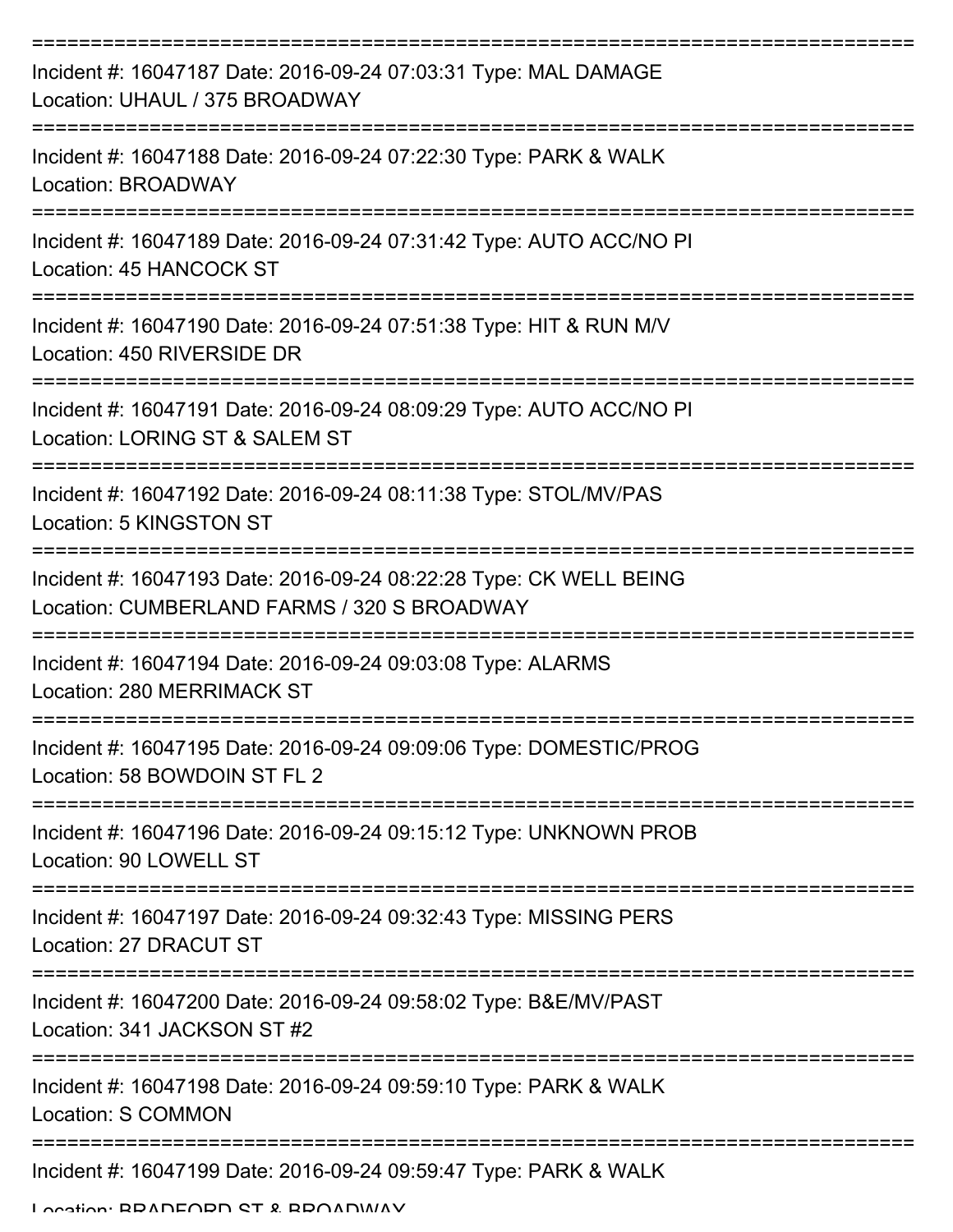| Incident #: 16047201 Date: 2016-09-24 10:04:51 Type: SUS PERS/MV<br>Location: BROADWAY & HAVERHILL ST |
|-------------------------------------------------------------------------------------------------------|
| Incident #: 16047202 Date: 2016-09-24 10:15:16 Type: M/V STOP<br>Location: BROADWAY & LOWELL ST       |
| Incident #: 16047203 Date: 2016-09-24 10:16:00 Type: M/V STOP<br>Location: BRADFORD ST & BROADWAY     |
| Incident #: 16047204 Date: 2016-09-24 10:17:03 Type: GENERAL SERV<br>Location: 92 BROADWAY            |
| Incident #: 16047205 Date: 2016-09-24 10:20:09 Type: M/V STOP<br>Location: ESSEX ST & WINTER ST       |
| Incident #: 16047206 Date: 2016-09-24 10:38:37 Type: ALARM/BURG<br>Location: 19 WYMAN ST #A           |
| Incident #: 16047207 Date: 2016-09-24 10:40:55 Type: TOW OF M/V<br>Location: TRESPASS / 361 ESSEX ST  |
| Incident #: 16047208 Date: 2016-09-24 10:49:10 Type: KEEP PEACE<br>Location: 4 INMAN ST #3            |
| Incident #: 16047209 Date: 2016-09-24 11:02:05 Type: RECOV/STOL/MV<br>Location: 2 NIGHTINGALE CT      |
| Incident #: 16047210 Date: 2016-09-24 11:09:56 Type: MAL DAMAGE<br>Location: 155 WEARE ST             |
| Incident #: 16047211 Date: 2016-09-24 11:14:55 Type: KEEP PEACE<br>Location: 11 LAWRENCE ST #704      |
| Incident #: 16047212 Date: 2016-09-24 11:44:05 Type: MV/BLOCKING<br>Location: 35 SARGENT ST           |
| Incident #: 16047213 Date: 2016-09-24 11:44:27 Type: SUS PERS/MV<br>Location: 194 S BROADWAY          |
| Incident #: 16047214 Date: 2016-09-24 11:58:32 Type: AUTO ACC/NO PI<br>Location: 6 INMAN ST           |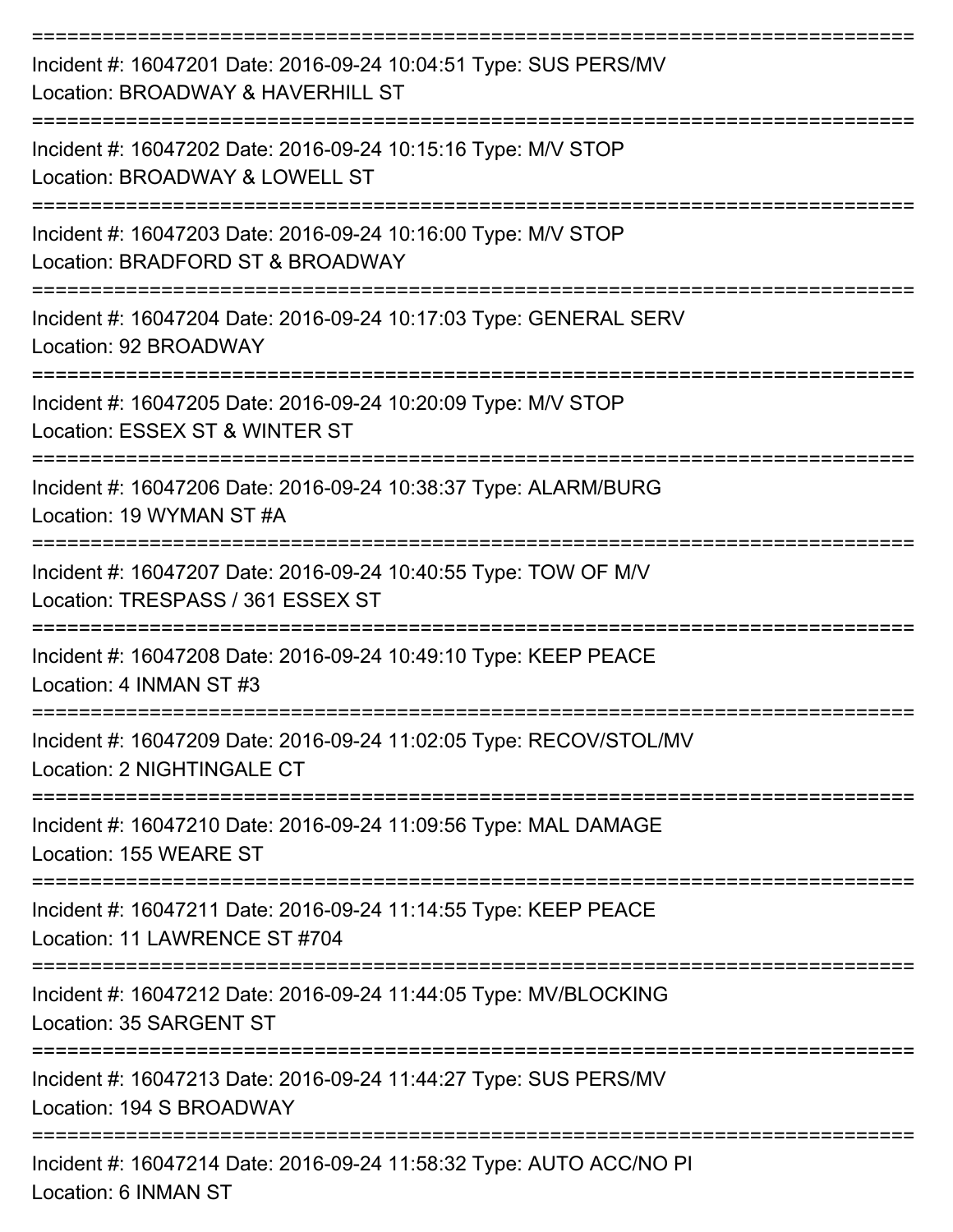| Incident #: 16047215 Date: 2016-09-24 11:58:35 Type: MV/BLOCKING<br>Location: 8 CORNISH ST                       |
|------------------------------------------------------------------------------------------------------------------|
| Incident #: 16047216 Date: 2016-09-24 12:09:06 Type: SPECIAL CHECK<br>Location: TD BANKNORTH MA / 305 S BROADWAY |
| Incident #: 16047217 Date: 2016-09-24 12:18:37 Type: LOUD NOISE<br>Location: 84 KINGSTON ST                      |
| Incident #: 16047218 Date: 2016-09-24 12:25:40 Type: M/V STOP<br>Location: 122 CROSS ST                          |
| Incident #: 16047219 Date: 2016-09-24 12:31:39 Type: INVEST CONT<br>Location: 12 MELROSE ST                      |
| Incident #: 16047220 Date: 2016-09-24 12:33:11 Type: LOUD NOISE<br>Location: 2 INMAN ST #13                      |
| Incident #: 16047222 Date: 2016-09-24 12:37:08 Type: DRUG VIO<br>Location: 40 CEDAR ST                           |
| Incident #: 16047221 Date: 2016-09-24 12:37:42 Type: GENERAL SERV<br>Location: 92 BROADWAY                       |
| Incident #: 16047223 Date: 2016-09-24 12:46:48 Type: INVEST CONT<br>Location: 41 STATE ST                        |
| Incident #: 16047224 Date: 2016-09-24 12:58:59 Type: RECOV/STOL/MV<br>Location: 24 BROMFIELD ST                  |
| Incident #: 16047225 Date: 2016-09-24 13:16:41 Type: KEEP PEACE<br>Location: 24 BELMONT ST                       |
| Incident #: 16047226 Date: 2016-09-24 13:27:48 Type: DRUG OVERDOSE<br><b>Location: HOLLY ST</b>                  |
| Incident #: 16047227 Date: 2016-09-24 13:30:33 Type: STOL/MV/PAS<br>Location: 17 TRENTON ST                      |
| Incident #: 16047228 Date: 2016-09-24 13:31:19 Type: MV/BLOCKING<br>Location: 298F LAWRENCE ST                   |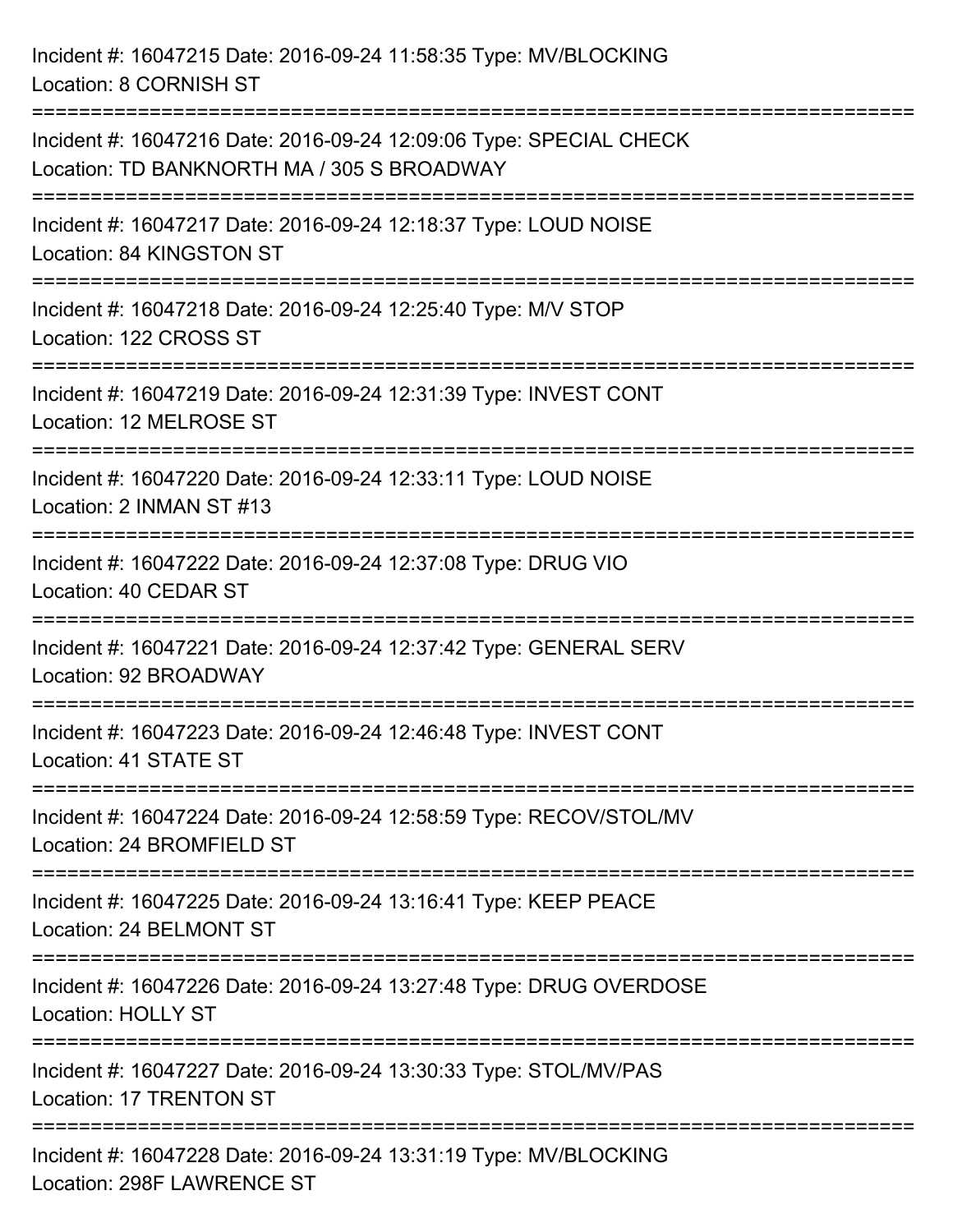| Incident #: 16047229 Date: 2016-09-24 13:47:16 Type: M/V STOP<br>Location: FERGUSON ST & S BROADWAY                           |
|-------------------------------------------------------------------------------------------------------------------------------|
| Incident #: 16047230 Date: 2016-09-24 13:49:42 Type: M/V STOP<br>Location: S BROADWAY & SHAW ST                               |
| Incident #: 16047231 Date: 2016-09-24 13:58:25 Type: LOUD NOISE<br>Location: 34 PARKER ST                                     |
| Incident #: 16047232 Date: 2016-09-24 14:04:09 Type: M/V STOP<br>Location: BROADWAY & HAVERHILL ST                            |
| Incident #: 16047233 Date: 2016-09-24 14:04:58 Type: M/V STOP<br>Location: S UNION ST & WINTHROP AV<br>:===================== |
| Incident #: 16047234 Date: 2016-09-24 14:05:36 Type: DISTURBANCE<br>Location: 112 MARSTON ST #111                             |
| Incident #: 16047235 Date: 2016-09-24 14:13:26 Type: M/V STOP<br>Location: S UNION ST & WINTHROP AV                           |
| Incident #: 16047236 Date: 2016-09-24 14:16:12 Type: THREATS<br>Location: 16 ALLYN TER                                        |
| Incident #: 16047237 Date: 2016-09-24 14:21:00 Type: M/V STOP<br>Location: S UNION ST & WINTHROP AV                           |
| Incident #: 16047238 Date: 2016-09-24 14:29:24 Type: DOMESTIC/PROG<br>Location: 36 OSGOOD ST #1                               |
| Incident #: 16047239 Date: 2016-09-24 14:33:04 Type: MAN DOWN<br>Location: MYRTLE ST & SARATOGA ST                            |
| Incident #: 16047240 Date: 2016-09-24 14:35:12 Type: NOISE ORD<br>Location: 61 ABBOTT ST                                      |
| Incident #: 16047241 Date: 2016-09-24 14:36:51 Type: NOISE ORD<br>Location: 853 ESSEX ST                                      |
| Incident #: 16047242 Date: 2016-09-24 14:38:34 Type: ASSSIT OTHER PD<br>Location: 610 BROADWAY                                |

===========================================================================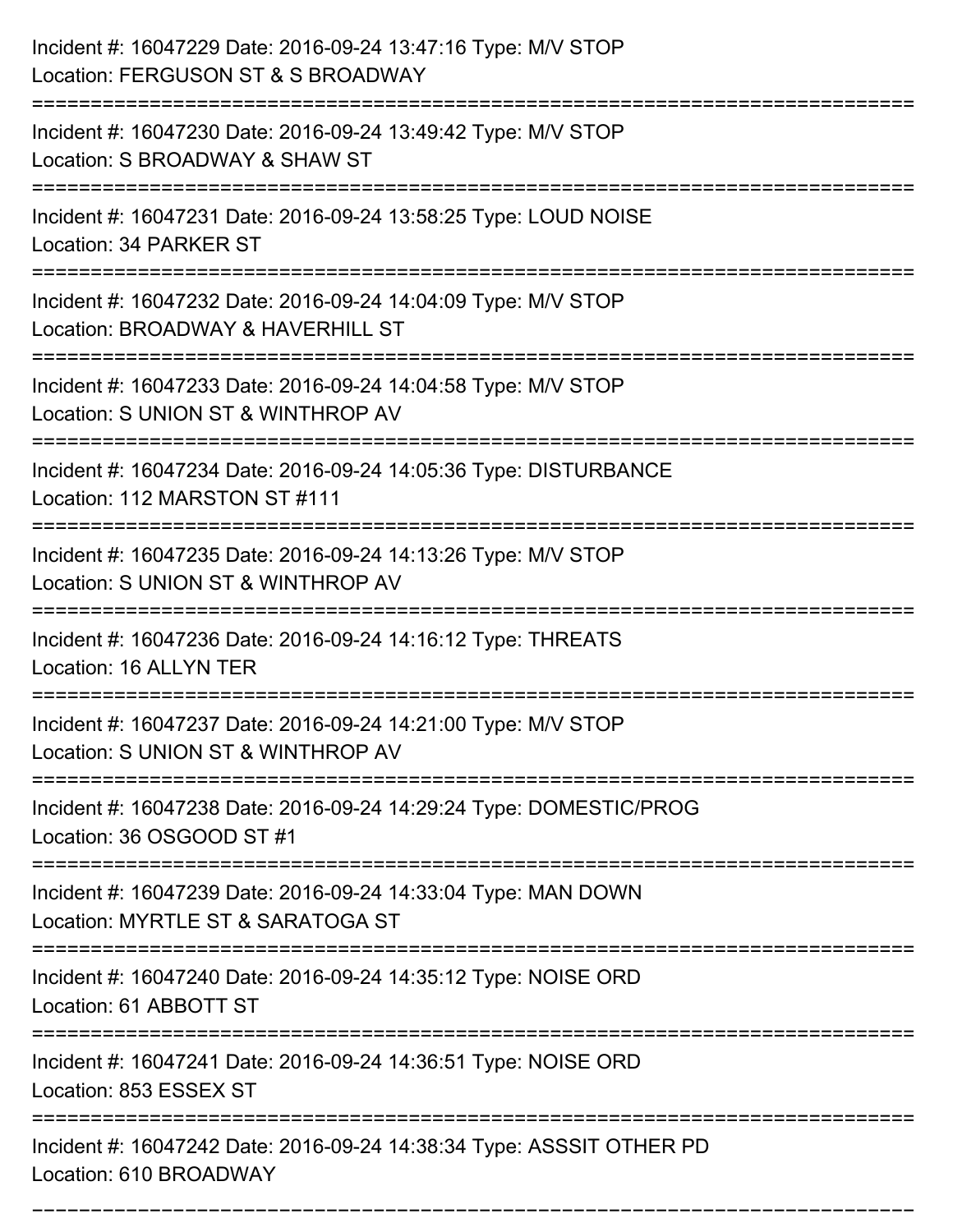| Incident #: 16047244 Date: 2016-09-24 14:58:24 Type: AUTO ACC/PI<br>Location: WINTHROP AVE/114                               |
|------------------------------------------------------------------------------------------------------------------------------|
| Incident #: 16047243 Date: 2016-09-24 15:00:06 Type: ALARM/BURG<br>Location: FROST SCHOOL / 33 HAMLET ST                     |
| Incident #: 16047245 Date: 2016-09-24 15:13:28 Type: LOUD NOISE<br>Location: 1 1/2 CAULKINS CT<br>========================== |
| Incident #: 16047246 Date: 2016-09-24 15:24:50 Type: LOUD NOISE<br>Location: HAFFNERS CAR WASH / MARKET & PARKER             |
| Incident #: 16047247 Date: 2016-09-24 15:27:02 Type: DOMESTIC/PROG<br>Location: 42 IRENE ST<br>============================= |
| Incident #: 16047248 Date: 2016-09-24 15:34:02 Type: LOUD NOISE<br>Location: 84 KINGSTON ST                                  |
| Incident #: 16047249 Date: 2016-09-24 15:37:23 Type: MV/BLOCKING<br>Location: 8 E HAVERHILL ST                               |
| Incident #: 16047250 Date: 2016-09-24 15:40:15 Type: LOUD NOISE<br>Location: 61 ABBOTT ST                                    |
| Incident #: 16047251 Date: 2016-09-24 15:49:34 Type: ALARM/BURG<br>Location: SOUTH LAWRENCE EAST SCHOOL / 165 CRAWFORD ST    |
| Incident #: 16047252 Date: 2016-09-24 15:49:38 Type: LOUD NOISE<br>Location: HAFFNERS CAR WASH / PARKER ST & MARKET ST       |
| Incident #: 16047253 Date: 2016-09-24 15:56:50 Type: SUS PERS/MV<br>Location: 400 ANDOVER ST                                 |
| Incident #: 16047254 Date: 2016-09-24 15:59:46 Type: M/V STOP<br>Location: HAFFNERS CAR WASH / 330 S BROADWAY                |
| Incident #: 16047255 Date: 2016-09-24 16:04:30 Type: SUS PERS/MV<br>Location: HAVERHILL ST & LAWRENCE ST                     |
| Incident #: 16047256 Date: 2016-09-24 16:09:25 Type: AUTO ACC/NO PI<br>Location: ELM ST & NEWBURY ST                         |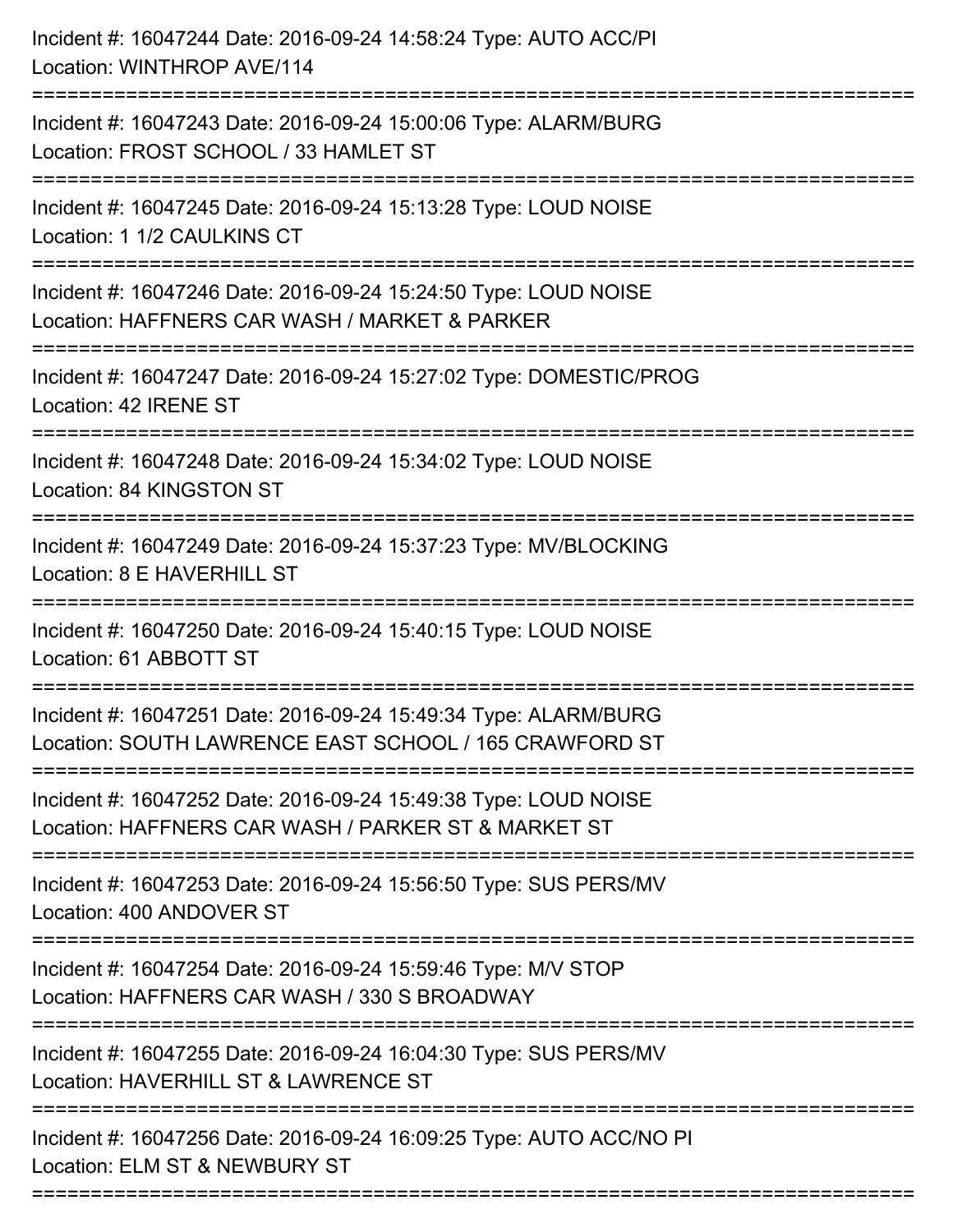Location: 28 FITZ ST

| Incident #: 16047258 Date: 2016-09-24 16:27:16 Type: MISSING PERS<br>Location: 355 PARK ST                                   |
|------------------------------------------------------------------------------------------------------------------------------|
| Incident #: 16047259 Date: 2016-09-24 16:27:48 Type: MAL DAMAGE<br>Location: 115 E CAMBRIDGE ST #2 FL 2                      |
| Incident #: 16047260 Date: 2016-09-24 16:32:30 Type: LOUD NOISE<br>Location: OAK ST                                          |
| Incident #: 16047261 Date: 2016-09-24 16:34:56 Type: SUS PERS/MV<br>Location: 525 HOWARD ST                                  |
| Incident #: 16047262 Date: 2016-09-24 16:41:23 Type: SUS PERS/MV<br>Location: 3 HARRISON ST                                  |
| Incident #: 16047263 Date: 2016-09-24 16:44:37 Type: DISTURBANCE<br>Location: 459 S BROADWAY                                 |
| Incident #: 16047264 Date: 2016-09-24 16:47:30 Type: ALARM/BURG<br>Location: CENTRAL CATHOLIC HIGH SCHOOL / 300 HAMPSHIRE ST |
| Incident #: 16047265 Date: 2016-09-24 17:02:01 Type: LOUD NOISE<br>Location: 22 STATE ST                                     |
| Incident #: 16047267 Date: 2016-09-24 17:23:08 Type: ALARMS<br>Location: SOUTH LAWRENCE EAST SCHOOL / 165 CRAWFORD ST        |
| Incident #: 16047266 Date: 2016-09-24 17:23:39 Type: TOW OF M/V<br>Location: TRESPASS / 400 ANDOVER ST                       |
| Incident #: 16047268 Date: 2016-09-24 17:33:42 Type: ALARM/BURG<br>Location: SOUTH LAWRENCE EAST SCHOOL / 165 CRAWFORD ST    |
| Incident #: 16047269 Date: 2016-09-24 17:41:06 Type: NOISE ORD<br>Location: 3 OAK ST                                         |
| Incident #: 16047270 Date: 2016-09-24 17:57:27 Type: ANIMAL COMPL<br>Location: 212 BOXFORD ST                                |
|                                                                                                                              |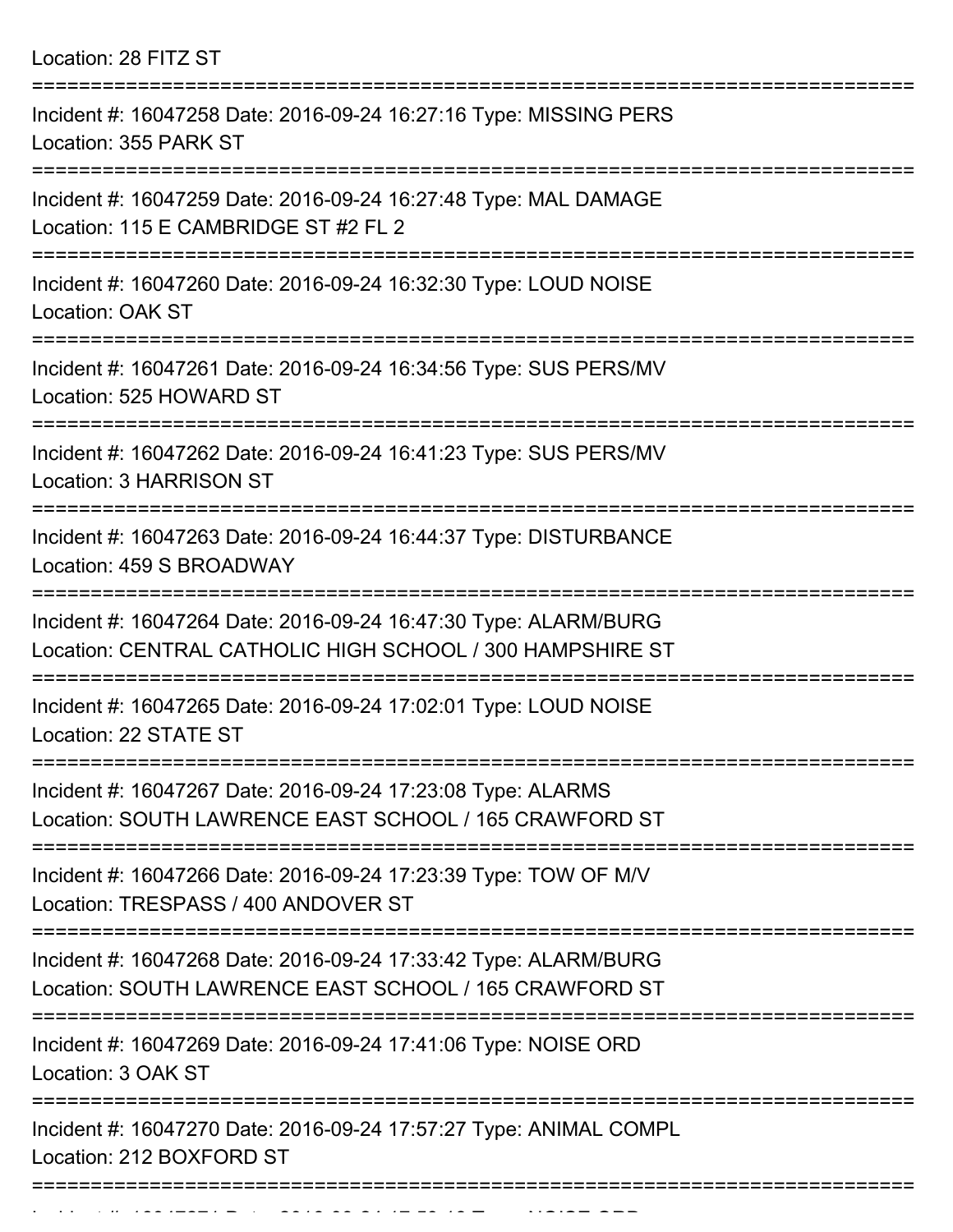Location: MARKET ST & PARKER ST

| Incident #: 16047272 Date: 2016-09-24 18:07:41 Type: M/V STOP<br>Location: AMESBURY ST & HAVERHILL ST |
|-------------------------------------------------------------------------------------------------------|
| Incident #: 16047273 Date: 2016-09-24 18:09:51 Type: M/V STOP<br>Location: DRACUT ST & S BROADWAY     |
| Incident #: 16047274 Date: 2016-09-24 18:11:07 Type: M/V STOP<br>Location: AMESBURY ST & COMMON ST    |
| Incident #: 16047275 Date: 2016-09-24 18:21:37 Type: WOMAN DOWN<br>Location: BROOK ST & UNION ST      |
| Incident #: 16047276 Date: 2016-09-24 18:24:50 Type: M/V STOP<br>Location: BODWELL ST & GREENWOOD ST  |
| Incident #: 16047277 Date: 2016-09-24 18:25:32 Type: M/V STOP<br>Location: FARNHAM ST & PARKER ST     |
| Incident #: 16047278 Date: 2016-09-24 18:26:14 Type: ALARMS<br>Location: 35 SARGENT ST                |
| Incident #: 16047279 Date: 2016-09-24 18:27:59 Type: M/V STOP<br>Location: BROADWAY & LOWELL ST       |
| Incident #: 16047280 Date: 2016-09-24 18:31:54 Type: NOISE ORD<br>Location: CRESCENT ST & HIGHGATE ST |
| Incident #: 16047281 Date: 2016-09-24 18:35:33 Type: ANIMAL COMPL<br>Location: COMMONWEALTH DR        |
| Incident #: 16047282 Date: 2016-09-24 18:43:21 Type: DOMESTIC/PROG<br>Location: 46 CORBETT RD         |
| Incident #: 16047283 Date: 2016-09-24 18:49:47 Type: DOMESTIC/PROG<br>Location: 54 ABBOTT ST          |
| Incident #: 16047284 Date: 2016-09-24 18:52:58 Type: FIGHT<br>Location: N PARISH RD & OSGOOD ST       |
|                                                                                                       |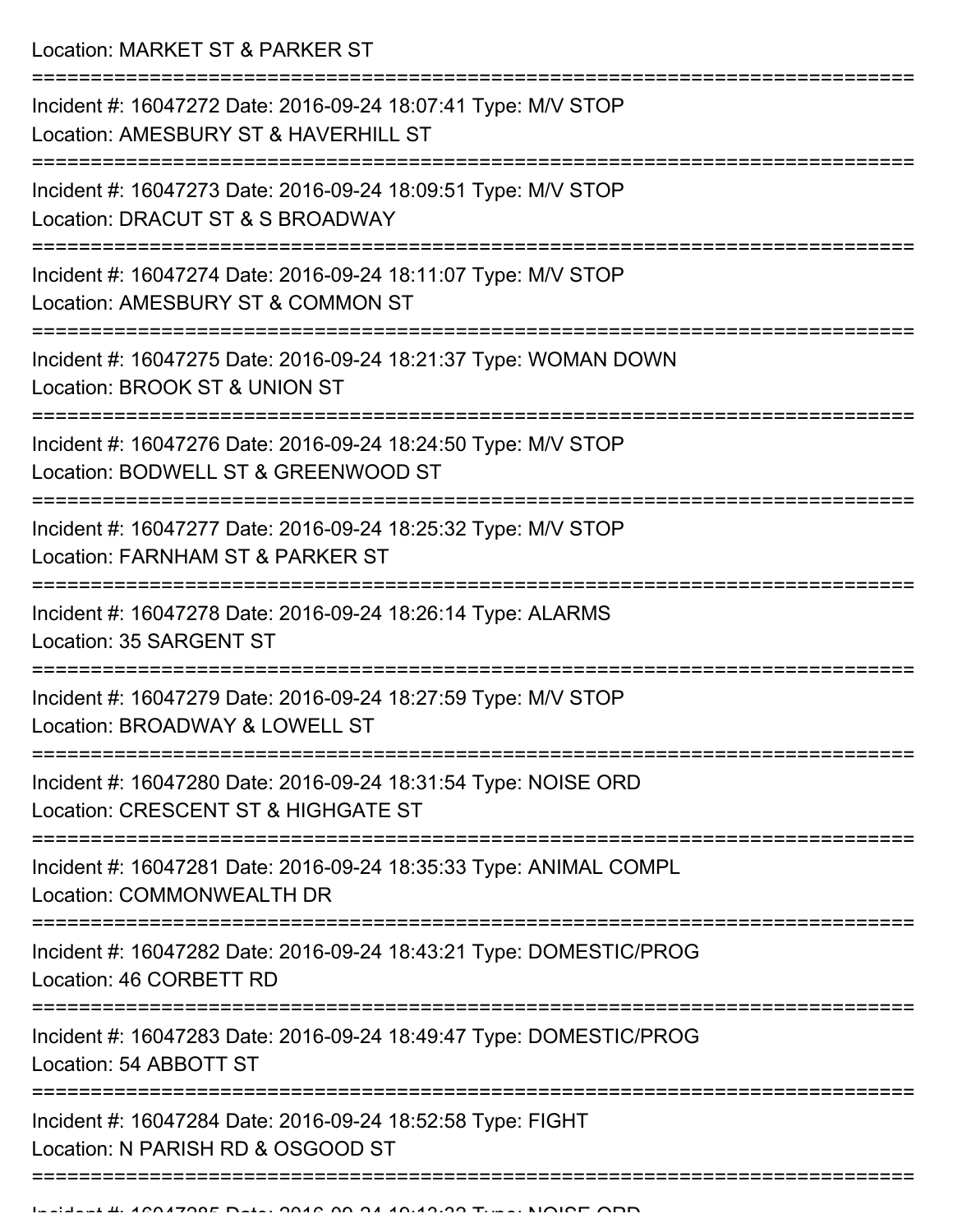| Location: EVERETT ST & ROWE ST                                                                                                |
|-------------------------------------------------------------------------------------------------------------------------------|
| Incident #: 16047286 Date: 2016-09-24 19:18:32 Type: LOST PROPERTY<br>Location: 357 WATER ST                                  |
| Incident #: 16047287 Date: 2016-09-24 19:25:42 Type: SUS PERS/MV<br>Location: 30 MYRTLE CT                                    |
| Incident #: 16047288 Date: 2016-09-24 20:06:19 Type: AUTO ACC/NO PI<br>Location: 4 INMAN ST<br>============================   |
| Incident #: 16047289 Date: 2016-09-24 20:09:56 Type: NOISE ORD<br>Location: 103 MARBLE AV                                     |
| Incident #: 16047290 Date: 2016-09-24 20:11:48 Type: NOISE ORD<br>Location: 51 WILLIAMS                                       |
| Incident #: 16047291 Date: 2016-09-24 20:18:01 Type: TRESPASSING<br>Location: NORTHERN ESSEX COMMUNITY COLLE / 45 FRANKLIN ST |
| Incident #: 16047292 Date: 2016-09-24 20:23:11 Type: SHOPLIFTING<br>Location: LIGHTSHIP LIQUOR INC / 94 S UNION ST            |
| Incident #: 16047293 Date: 2016-09-24 20:31:40 Type: KEEP PEACE<br>Location: 550 BROADWAY #417                                |
| Incident #: 16047294 Date: 2016-09-24 20:41:13 Type: B&E/ATTEMPY<br>Location: 31 KATHERINE ST                                 |
| Incident #: 16047295 Date: 2016-09-24 20:53:17 Type: WOMAN DOWN<br>Location: FAMILY HEALTH CENTER / 700 ESSEX                 |
| Incident #: 16047296 Date: 2016-09-24 21:11:18 Type: NOISE ORD<br>Location: 448 LOWELL ST                                     |
| Incident #: 16047297 Date: 2016-09-24 21:28:54 Type: MAL DAMG PROG<br>Location: EXCHANGE ST & LAWRENCE ST                     |
| Incident #: 16047299 Date: 2016-09-24 21:41:56 Type: DOMESTIC/PAST<br>Location: 372 ELM ST #56                                |
| Incident #: 16047298 Date: 2016-09-24 21:42:47 Type: MV/BLOCKING                                                              |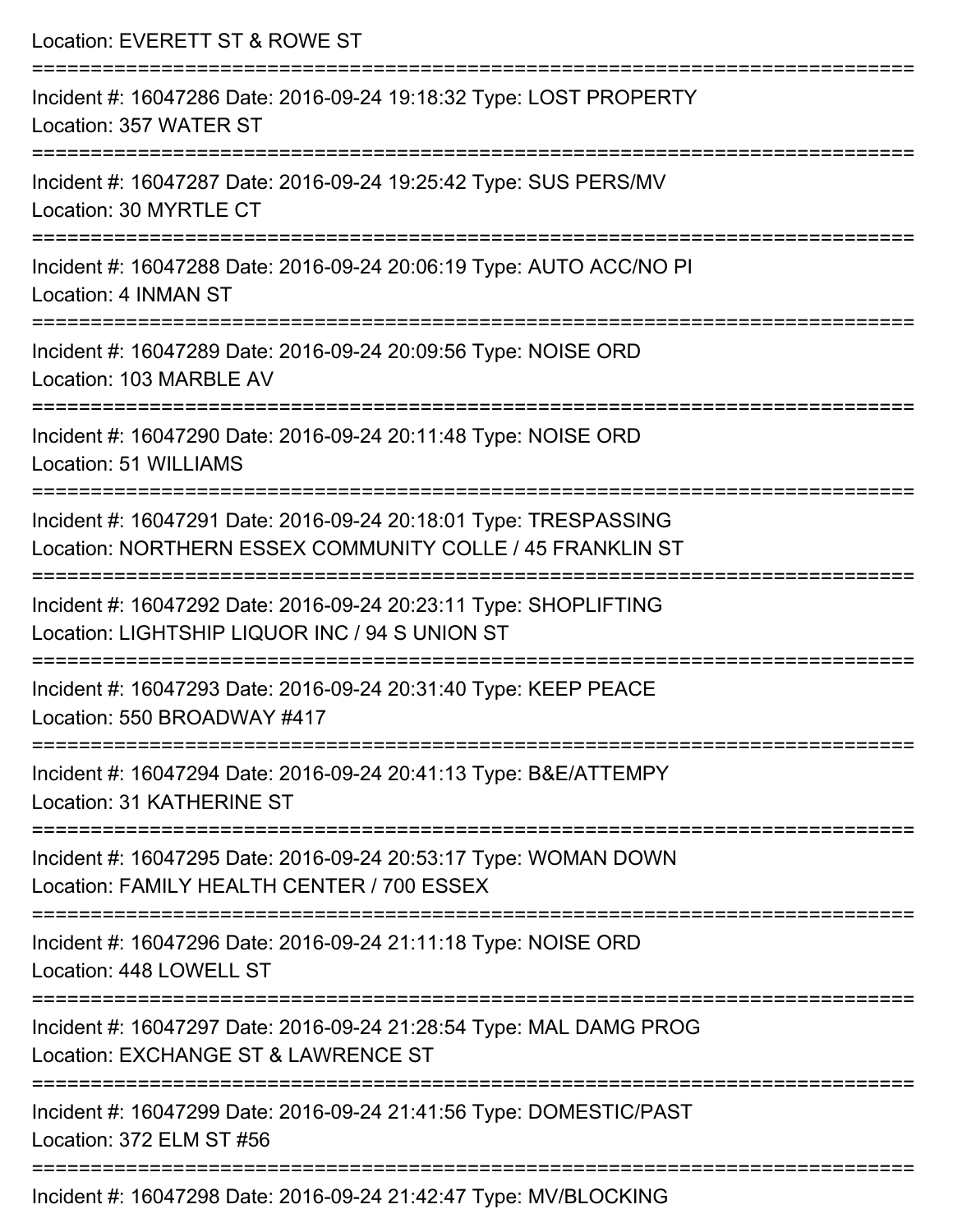| Incident #: 16047300 Date: 2016-09-24 21:52:15 Type: TOW OF M/V<br>Location: ADVANCED AUTO PARTS / 183 BROADWAY             |
|-----------------------------------------------------------------------------------------------------------------------------|
| Incident #: 16047301 Date: 2016-09-24 21:56:50 Type: SUS PERS/MV<br>Location: ANDOVER ST & S BROADWAY                       |
| Incident #: 16047302 Date: 2016-09-24 22:07:57 Type: MV/BLOCKING<br><b>Location: ROBINSON CT</b>                            |
| Incident #: 16047303 Date: 2016-09-24 22:19:15 Type: NOISE ORD<br>Location: 176 JACKSON ST                                  |
| Incident #: 16047304 Date: 2016-09-24 22:28:48 Type: NOISE ORD<br>Location: 20B SALEM ST                                    |
| Incident #: 16047305 Date: 2016-09-24 22:40:06 Type: MV/BLOCKING<br><b>Location: 21 DORCHESTER ST</b>                       |
| Incident #: 16047307 Date: 2016-09-24 22:41:52 Type: SUICIDE ATTEMPT<br>Location: 12 METHUEN ST                             |
| Incident #: 16047306 Date: 2016-09-24 22:42:27 Type: M/V STOP<br><b>Location: WINTHROP AV</b>                               |
| ----------------------------<br>Incident #: 16047308 Date: 2016-09-24 22:43:27 Type: M/V STOP<br><b>Location: PARKER ST</b> |
| Incident #: 16047309 Date: 2016-09-24 22:45:20 Type: NOISE ORD<br>Location: 404 LOWELL ST                                   |
| Incident #: 16047310 Date: 2016-09-24 22:49:13 Type: AUTO ACC/UNK PI<br>Location: 312 MARKET ST                             |
| Incident #: 16047311 Date: 2016-09-24 23:07:22 Type: SHOTS FIRED<br><b>Location: DURSO AV</b>                               |
| Incident #: 16047312 Date: 2016-09-24 23:07:50 Type: MISSING PERS<br>Location: 40 OLIVE AV                                  |
| Incident #: 16047313 Date: 2016-09-24 23:12:32 Type: SUS PERS/MV                                                            |